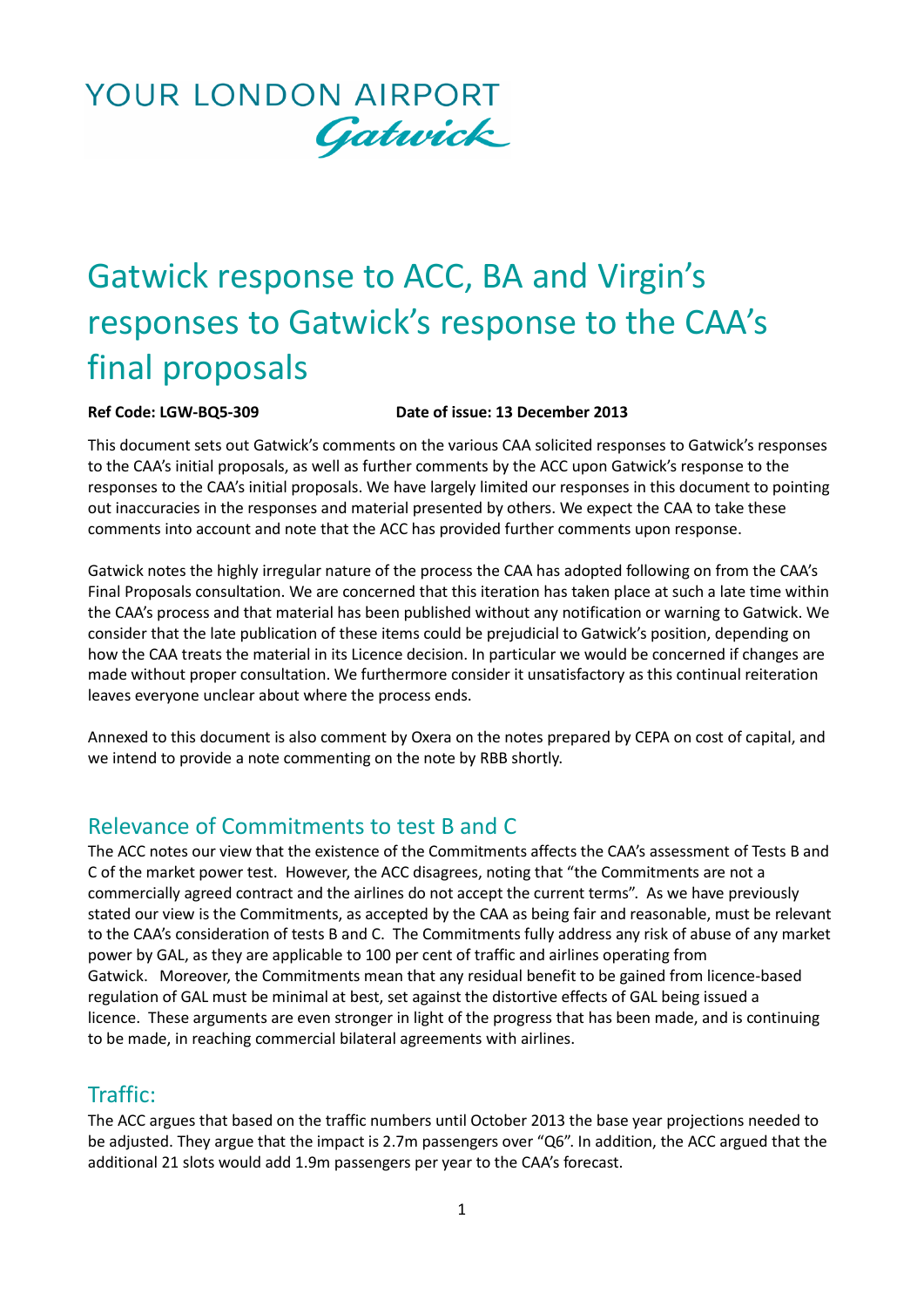In its latest response to Gatwick's response to the Airlines responses to the CAA's final proposals the ACC argued that Gatwick has not justified why traffic has simply been pulled forward and that growth will be slower in future periods.

#### Gatwick response:

These statements are misleading and Gatwick provided an extensive discussion about traffic, including why we considered that the increase represented demand being pulled forward on pages 1-6 of our response to the ACC's response to the CAA's final proposals. We further note that the ACCs response to Gatwick's response to the final proposals The ACC's further response to our response ignores these and merelyly asserts that no justification is provided. We furthermore note that the ACC's response does not address the inconsistencies we outlined in relation to the airlines assessment that new slots would have an impact of 1.9m.

### Cost of capital:

ACC considers that the CC NIE provisional determination needed to be taken into account and the cost of capital adjusted based on two factors:

- The use of lower estimate for market returns
- Using the middle of the proposed ranges.

The ACC furthermore continued to argue the relative risk of Gatwick compare to Heathrow was lower, rather than higher.

#### Gatwick response:

In its further response the ACC argue that Gatwick "has simply dismissed" the CC's provisional findings regarding NIE and that this is not reasonable as it would mean not reflecting the latest evidence on the cost of capital. Gatwick continues to disagree with this assertion. In particular we noted the provisional nature of the CC's findings, the fact that the impact was not one sided (which the ACC suggests) and that it would not be appropriate to adopt the CC's findings without a comprehensive consideration of why they are 'better' than the results of the CAA's own consultation.

We also attach a separate paper by Oxera providing further comment upon the CEPA paper commissioned by BA.

### Pensions:

The ACC raised various counter-points to the responses Gatwick made on pensions; including:

- Gatwick should not expect its customers to manage pension risks or the cost of paying for the long term sunsetting of the close pension scheme.
- Gatwick should be benchmarked against other aviation industry companies and this would highlight the need for reform.
- Comparison with Heathrow's allowance is not relevant as the Heathrow allowance should be lower.
- GAD's suggested pension allowance of 20% was too high as it did not take account of the CAA's conclusion that pay was too high.
- Gatwick's pension deficit reduction is not appropriate as the interim assessment had been rushed in October 2013, GAL has an incentive to exaggerate the size of any deficit, pay assumptions are unlikely to reflect the CAA's allowance and the deficit had probably arisen largely as a result of GAL failing to bring pay in line with market rates.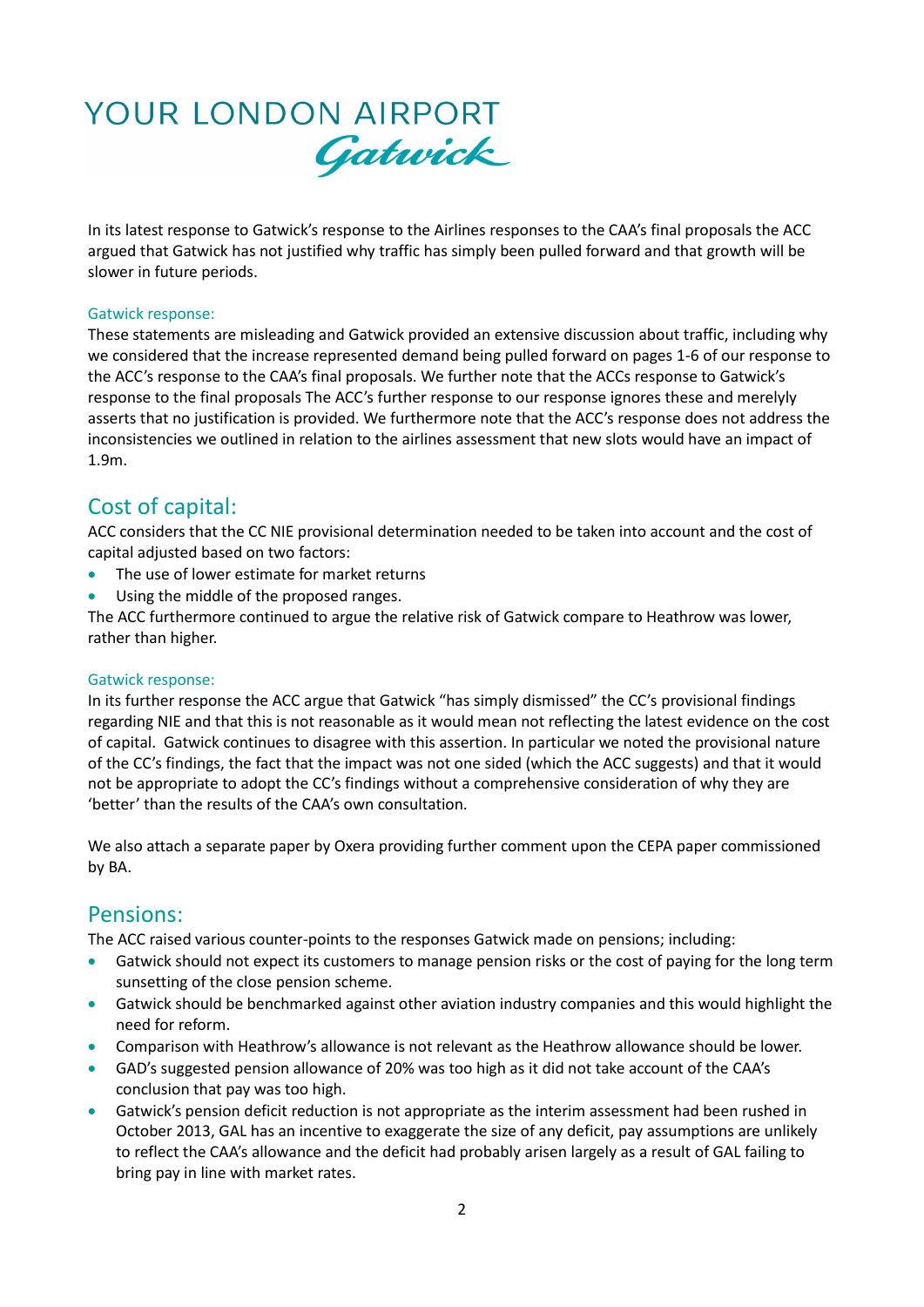#### Gatwick response:

The ACC fails to recognise that GAL has already taken responsibility for managing its future service cost risk. GAL has demonstrated effective risk management by closing the scheme to new joiners and making the commutation payment to BAA. Both of these actions reduced substantially the payments that had to be made by the new defined benefit scheme established by the Airport on the date of sale and its future risks.

The benchmarking analysis conducted by GAD refers to the ONS Occupational Pension Schemes Annual Report 2011. Again, like the IDS/Hymans benchmarking analysis, this comparator set includes a significant number of pension schemes of various sizes and from various industries, not all of which are reasonable comparators for Gatwick, thereby distorting the relative positioning of Gatwick's benefits. In addition, the data is significantly out-of-date. Gatwick highlighted both of these concerns in its response to the CAA's initial proposals, final proposals and its consultants' reports.

Passenger and airline interests are best served by a well-managed Airport, providing the services its customers expect in a resilient way, operating efficiently, and staffed by motivated employees. We consider that caution should be applied so that passenger and airline interests are not damaged by engaging in a 'slash and burn' approach to employee remuneration. The Airport continues to manage its pension costs actively within the parameters of ensuring operational resilience of a key national infrastructure asset. Achieving efficiency savings in pension costs is not just a simple actuarial calculation. The potential to reduce the contribution rates, as proposed by the ACC, is predicated on "….hypothetical benefit changes…" rather than a cost reduction strategy grounded in commercial and HR realities. Management operates the Airport as an efficient asset, on a strategic basis, for the benefit of passengers and airlines, rather than cherry-picking cost reduction initiatives based on pure mathematical calculations. If the ACC have issues with the level of Heathrow's allowance for future service costs, then they should be directed to HAL. However, the defined benefit pension scheme arrangements at Heathrow are effectively identical to the Gatwick scheme because both schemes originated from the former BAA defined benefit scheme. As a result, Gatwick is confounded by how Heathrow is afforded a contribution rate of 24% by the CAA for future service pension costs, but the allowance for Gatwick is only 20%. This is differential, amounting to a 20% greater allowance for Heathrow, is not explained in either the CAA's final proposals or by GAD's reports.

GAD reached a view on what an 'efficient' pension cost might look like, by assuming that a more 'average' benefit structure is adopted (i.e. NRA increased to age 65 and the accrual rate based on 1/60ths instead of 1/54ths) and applying the GAPP funding assumptions. GAL did not disagree with GAD employing an 'average' benefit structure, but this should also be supplemented with a view on 'average' assumptions. Adopting the above 'average' benefit structure and 'average' funding assumptions would increase the CAA's assumptions about future Gatwick contributions over and above their current level.

Furthermore, current pay levels are somewhat irrelevant in calculating future service pension costs. The cost of pension provision is based on long term salary growth assumptions.

In October 2013, the scheme's actuary performed a high level assessment of the scheme deficit as at 30 September 2013 (i.e. the next full actuarial valuation date) based on existing scheme funding principles and allowing for changes in market conditions to that date. These calculations indicate a deficit of [redacted] to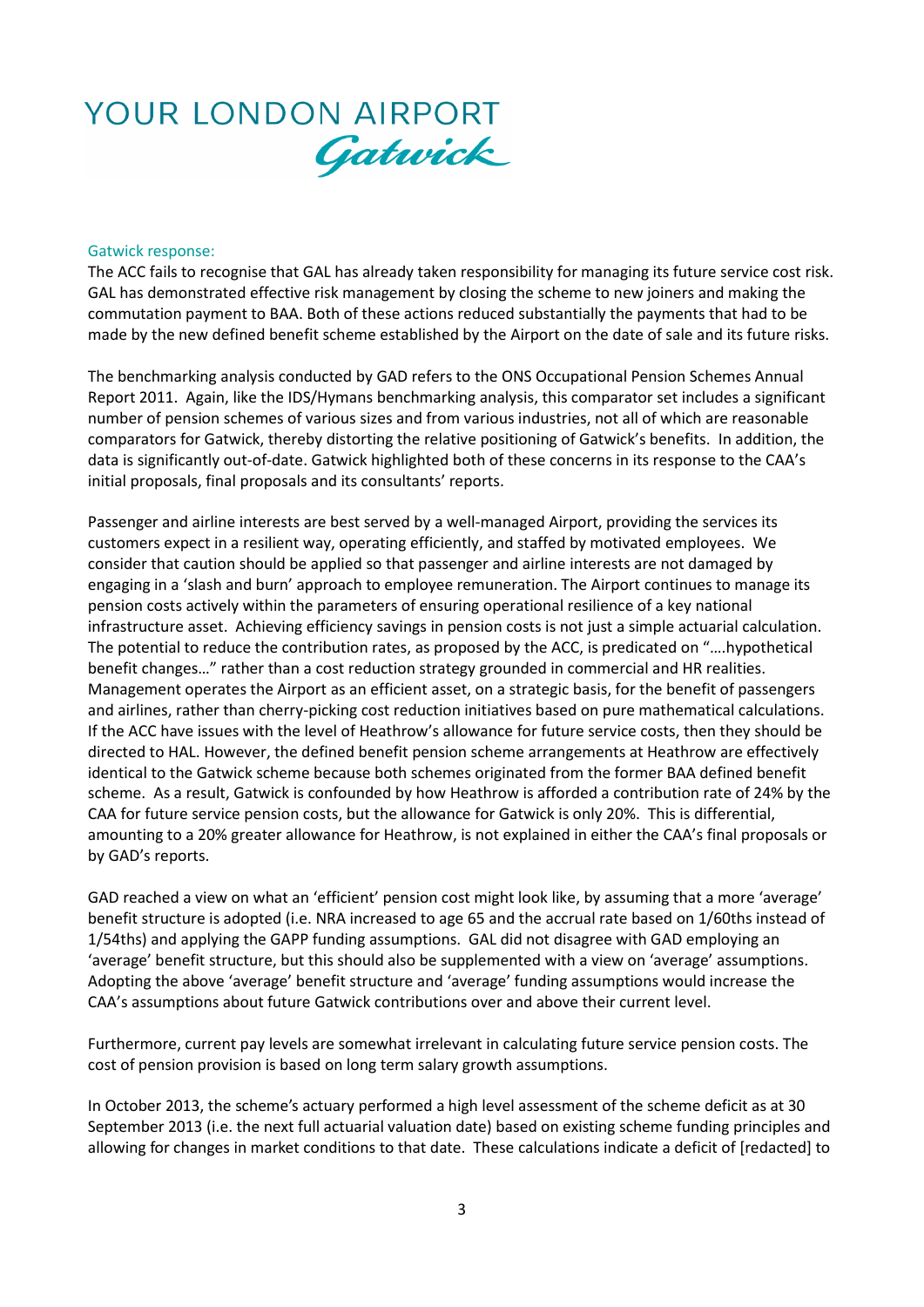[redacted] in the scheme as at 30 September 2013. This was not a valuation that was 'rushed out', but one performed by a reputable actuarial firm.

Since 2010, GAL has funded the pension scheme in line with the last full actuarial valuation. The cash contribution rate [redacted] of the allowance (25%) provided under the Q5 determination. The significant negative movements, from a pension funding perspective, in both corporate bond yields and inflation during 2012 and 2013 have given rise to the deficit in the scheme, not the current level of employee salaries. It is also important to note that these movements, which increased the cost of providing DB pensions, are outside the control of management and are reflected similarly in the economics of other DB schemes

### Commutation payment:

ACC response: "The ACC has explained why this sum should not be recovered from airlines and pointed out that the amount is well in excess of the actual deficit. Further it is not clear that the CAA's approach of adding the sum to the RAB is consistent with GAD's recommendations, given that the outstanding sum will attract not just interest and depreciation but a full return at the WACC rate. GAL's new proposals therefore compound the problem and we reject them as being wholly unreasonable and disproportionate and quite clearly contrary to the interests of passengers."

### Gatwick response:

GAL has previously set out its view in relation to the commutation payment and the regulatory and commercial rationale for including this in the RAB. Both the CAA and GAD have agreed with GAL's position.

### Pier Service Levels:

The ACC argued that as 95% pier service levels are currently achieved despite significant construction at both terminals it would be inappropriate to adjust the pier service target.

### Gatwick response:

We are happy to agree with the ACC that both Terminals are recording pier service performance in excess of 95%, and with the exception of the month of June in NT that has been sustained throughout the summer even though there are the significant construction projects which are being undertaken, namely Pier 5 and ST Baggage/Pier 1. This has been achieved through significant effort and cooperation between the Airport, Airlines and Handling Agents to step change the volume of tows performed. We are pleased to see the ACC agree with us that when projects are undertaken which impact on the ability to deliver pier service levels, that the target levels are adjusted. We also agree with the ACC that these changes would be consulted, and that the change would only be made as per the commitment set out in Schedule 3, Clause 5 in the Conditions of Use – we do not differ on this point.

Where we do have a difference of opinion with some of the ACC members is about the fact that GAL believe the target for North Terminal should be 94% for the duration of the Pier 1 project and for a period afterwards (to allow the moving annual total time to catch up monthly performance) – our proposal being until April 2016. We believe we have enough information to agree this revised target with the AOC/ACC now. As members of these forums are aware, the airfield doesn't work as two separate entities for each Terminal, but is interdependent. In particular, this interdependency relates to towing, where the resource is combined. In addition the South and North Terminals have different levels of infrastructure associated with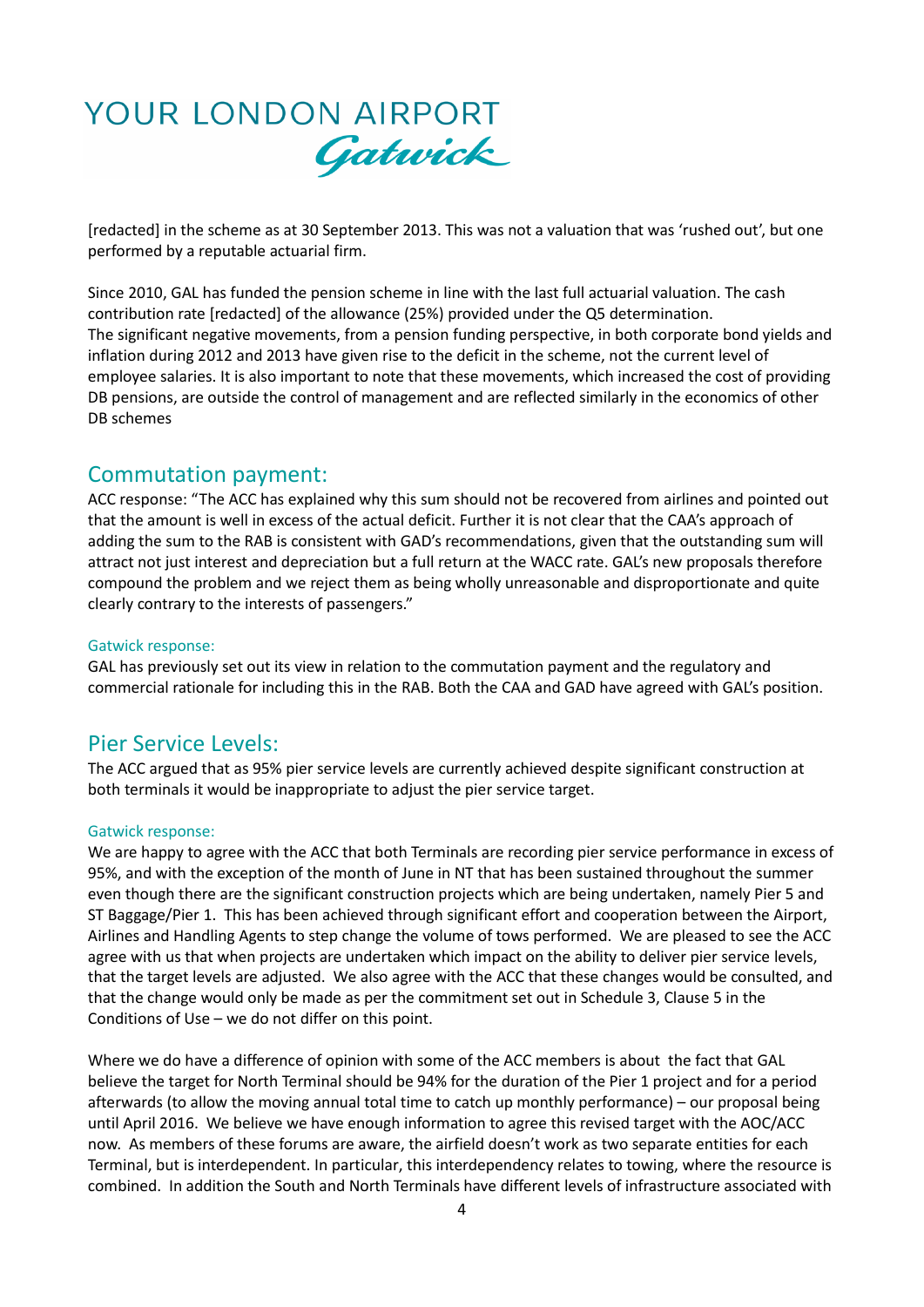pier served stands and coaching gates. They also have a geographical difference in terms of access to remote stands and of course a different mix of airlines and therefore different demands for the stands at peak hours. When all of these factors are put together and we assess the impact of the current construction works on the pier service scores it is clear that North Terminal pier service is more volatile and more reactive to a reduction in pier served capacity. The following chart shows the trend of Pier service over the past 21 months since the Pier 5 work started in March 2012. (Pier 1 closed April 2013)



For both Terminals, the relative recovery and then stability in performance during the busier summer months of July to September during 2013 was due to the additional towing being carried out by the Handling Agents paid directly by GAL – the airlines were supportive of this extension to the previous year's trial.

Since summer 2012, the North Terminal monthly performance reflects the fact that extra towing was being paid for by GAL as a trial for easyJet/Menzies – it also reflects the continued push, by easyJet in particular, to carry out more arrivals tows in the evening in order to position aircraft on piers for the following day and it reflects the lower traffic levels during winter 12/13. In particular the loss of services from the summer season, which lowered the demand for stands in NT during peak hours, which in turn enabled a higher percentage of the passengers to enjoy pier service. All of these factors were important in enabling the MAT to remain stable during that period. As there are higher traffic levels this winter (than last winter) it is not expected that so many passengers in the North Terminal will receive pier service, albeit it will be higher than the summer as some of the pressure in the peak eases. The November 2013 PSL is about 2% lower than the previous year, this and the knock on impact to the MAT PSL for the NT are the first indicators of a reduction in pier service; we predict that this fall in the MAT will stabilise just above 94% next summer. South Terminal pier service has stabilised on a per month basis, (with the expected small uplift for winter where the peaks are lower) so the continued fall in the moving annual total will stop by June 2014 – we are predicting that the MAT PSL will stabilise at this point just above 95%.

These trends, together with the knowledge that the planned extra 8-9 based services will start in the peak hours for summer 2014, means that the demand for stands in the peak will be approximately 2% higher than this past summer. For these reasons the target for NT should remain at 94% and the target for ST